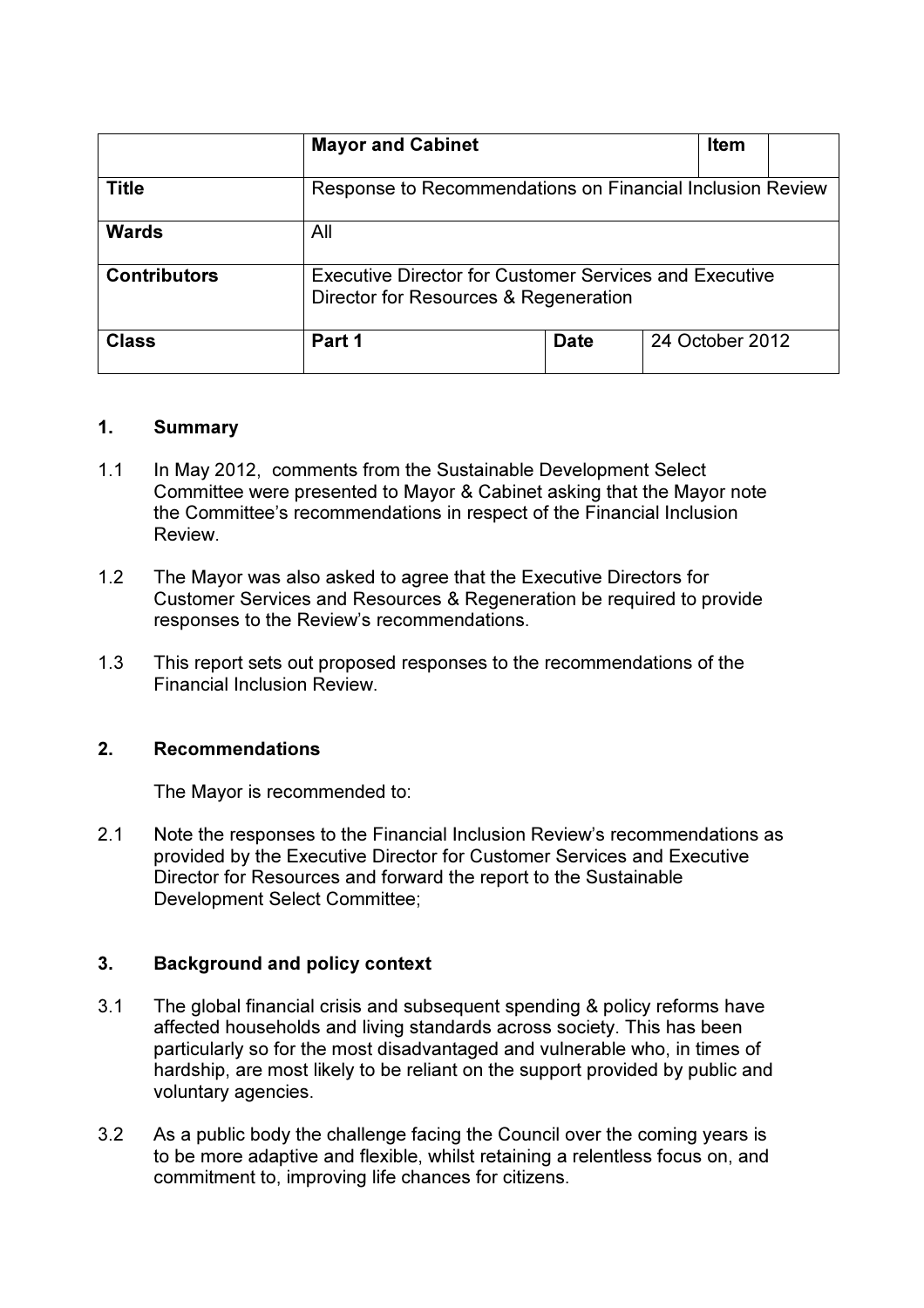- 3.3 The broad policy framework for the Council's work on equity and fairness is the borough's Sustainable Community Strategy 2008-20 and in particular the two overarching principles of the Strategy which focus on:
	- reducing inequality  $-$  narrowing the gap in outcomes
	- delivering together efficiently, effectively and equitably ensuring that all citizens have appropriate access to and choice of high quality local services.
- 3.4 Supplementing these principles, the Council's ten priorities set out the specific contribution that the local authority will make to the delivery of the Sustainable Community Strategy. The Council priorities are as follows:
	- community leadership and empowerment
	- young people's achievement and involvement
	- clean, green and liveable
	- safety, security and visible presence
	- strengthening the local economy
	- decent homes for all
	- protection for children
	- caring for adults and older people
	- active healthy citizens
	- inspiring efficiency, effectiveness and equity
- 3.5 This policy framework is given further expression through the Council's Comprehensive Equalities Scheme 2012-16. The Scheme provides specific focus for the Council's approach to equality and fairness for the next four years and includes five equality objectives which aim to:
	- tackle victimisation discrimination and harassment:
	- improve access to services
	- close the gap in outcomes for our citizens
	- promote mutual understanding and respect between communities
	- increase participation and engagement

#### 4. Responses to recommendations of Financial Inclusion Review

#### 4.1 Select Committee recommendation 1: protect community sector **budgets**

The Financial Inclusion Review recommended that the Council should continue to protect community sector budgets from cuts and consider where these budgets may be enhanced as necessary, to support additional initiatives proposed in the Review or by a Financial Inclusion Partnership.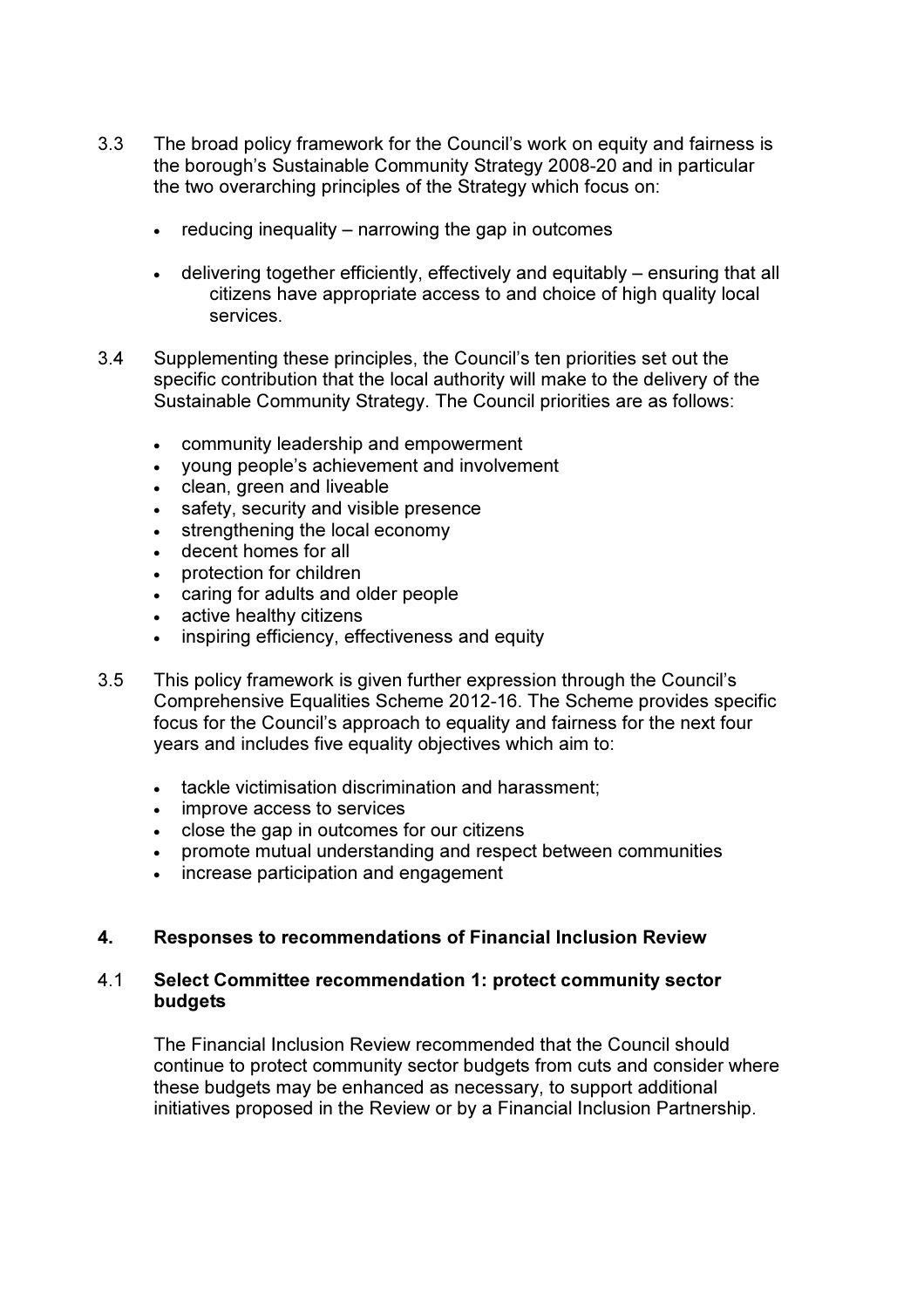# Proposed response to recommendation 1

- 4.1.1 To date the community sector grants budget has been protected from savings whilst the Council has made over £50 million worth or cuts in other services areas. Going forward, the extension of existing protections to the Council's voluntary and community grants programme will be considered as part of the Council's overall budget reduction strategy.
- 4.1.2 The voluntary community sector grants programme currently provides funding for over 70 organisations across the borough. The various organisations and community groups that receive funding as part of the main grants programme provide a wide range of services some of which are specifically geared towards promoting financial inclusion. These services include legal advice, advocacy and appeal representation on housing and welfare rights as well as advice on education, training and employment issues.
- 4.1.3 Grant aid funded services are also targeted at those facing the greatest risk in the community including pensioners, the homeless, those at risk of homelessness, children at risk of poverty, asylum seekers with no recourse to public funds and the long term unemployed.

#### 4.2 Select Committee recommendation 2: allocation of funding from the devolved Social Fund

The Financial Inclusion Review recommended that the Council should ensure that the monies associated with the devolved former Social Fund should be devoted towards assisting people on low incomes to purchase items they desperately need. The Review also recommended that the transition to the new devolved administration of the Social Fund should be as seamless as possible in order to minimise the impact of the change on those in need.

#### Proposed response to recommendation 2

4.2.1 In line with this recommendation, it is proposed that devolved arrangements for the Social Fund will be designed to help those facing extreme hardship. In addition, steps will be taken to ensure appropriate links to welfare reform arrangements elsewhere such as local Council Tax Support hardship funding and discretionary housing payments.

# 4.3 Select Committee recommendation 3: financial inclusion implications in officer reports

The Financial Inclusion Review recommended that in addition to legal, financial, crime & disorder and equalities implications, an additional 'financial inclusion implications' section be added to officer reports.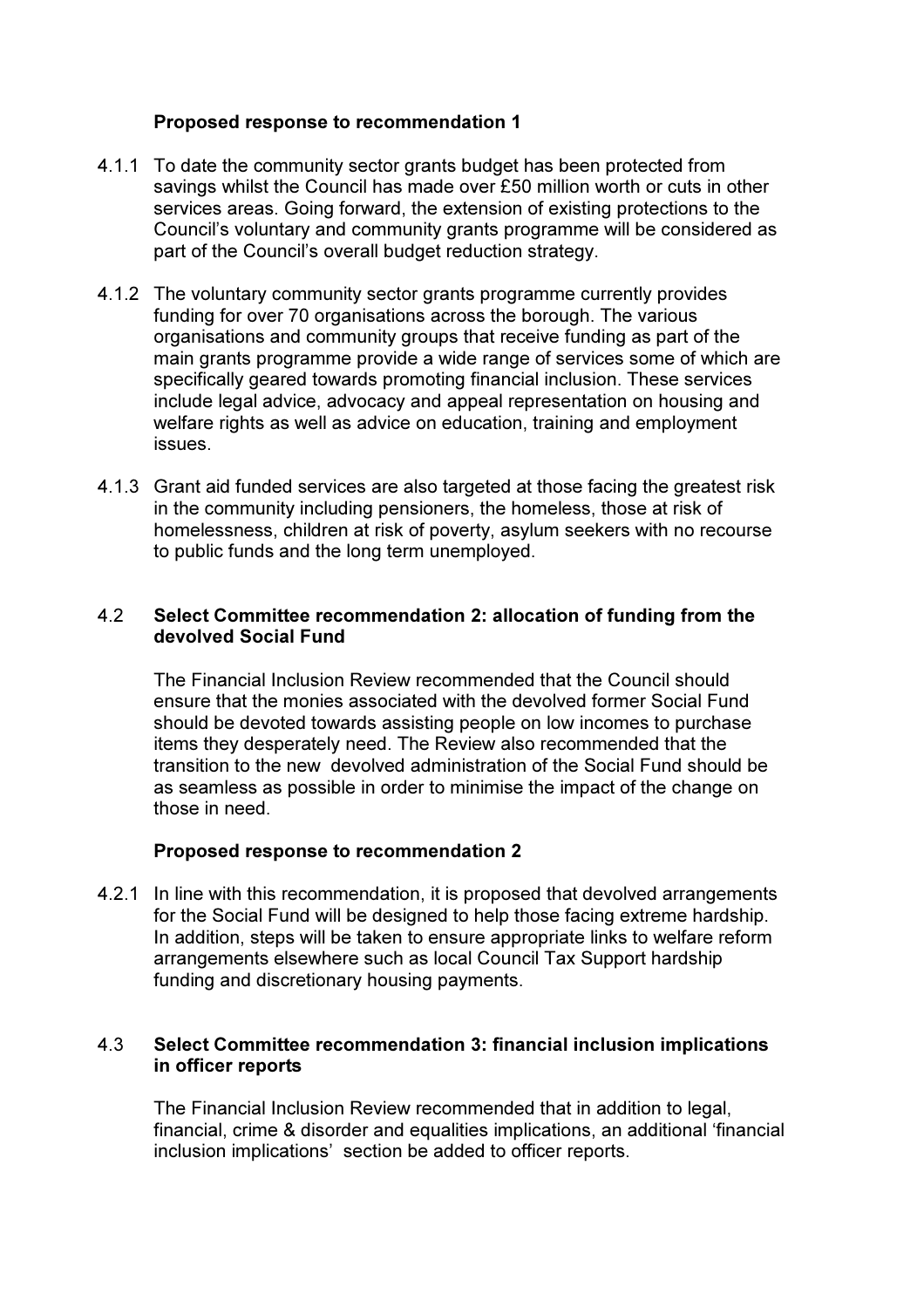# Proposed response to recommendation 3

- 4.3.1 The Review correctly highlights the extent to which financial inclusion contributes to positive socio-economic outcomes, particularly for the most vulnerable. The position taken by the Review accords with that set out in the Council's Comprehensive Equalities Scheme 2012-16, which specifically points to 'narrowing the gap in outcomes for citizens' as one of its five key objectives and 'reducing socio-economic inequality' as one of its principal benefits.
- 4.3.2 In view of the fact that financial inclusion is fundamentally an equalities issue, it is proposed that that it should be addressed under the equalities implications section of reports.
- 4.3.3 Going forward, reports will be monitored to ensure that relevant financial inclusion issues are reflected as equalities implications.

#### 4.4 Select Committee recommendation 4: establishment of a financial inclusion partnership

The Financial Inclusion Review recommended the establishment of a Financial Inclusion Partnership, which would bring together service areas such as Trading Standards, the Community Sector Unit, Revenues & Benefits, Social Care, Primary Care Trusts, advice agencies, the voluntary sector, housing providers and Credit Unions.

#### Proposed response to recommendation 4

- 4.4.1 The Council has already taken active steps towards building a multi-agency approach to financial inclusion. A group similar to that recommended by the Review met in July of this year to discuss some of the wider implications of welfare reform on financial inclusion, debt, housing and IT accessibility. Those in attendance included many of the same organisations identified in the Review's recommendation.
- 4.4.2 Going forward, consideration will be given to the further development of this group in light of the Review's recommendation. This will include looking at the terms of reference for the group as well as its membership.

#### 4.5 Select Committee recommendation 5: access to financial services

The Financial Inclusion Review recommended that the Council should encourage a merger between the Council's staff credit union Crownsavers, and the Lewisham Plus Credit Union, giving additional sustainability to the Lewisham Plus Credit Union through increased employed savers.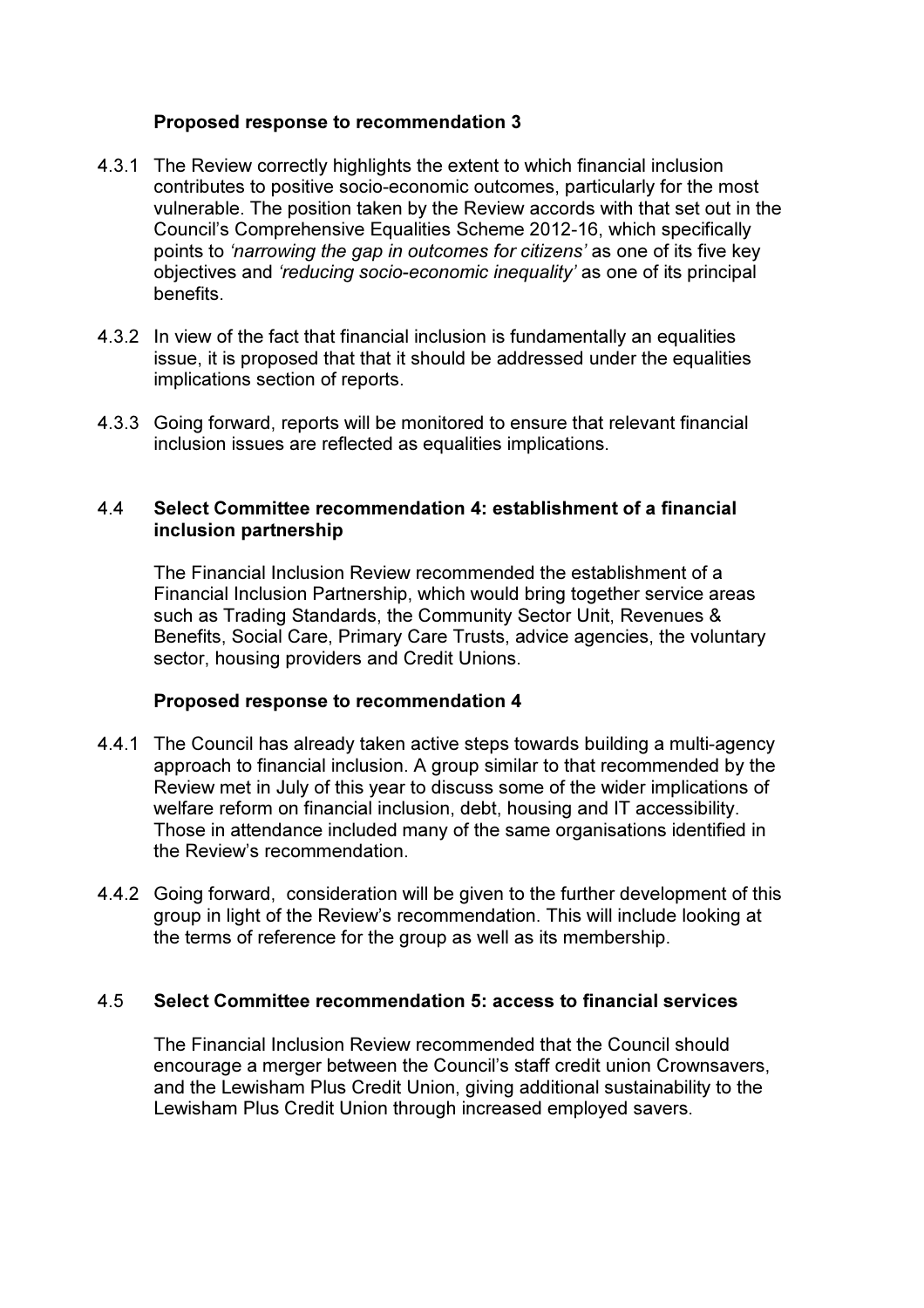#### Proposed response to recommendation 5

4.5.1 The above is a matter for both credit unions and their membership to decide. In the event that both organisations wish to pursue a merger, the Council will facilitate moves towards this. However, whether or not such a merger were to take place, the Council will continue to support the work undertaken by credit unions in Lewisham.

#### 4.6 Select Committee recommendation 6: provision of medical evidence by GPs to advice agencies in respect of benefit appeals

The Financial Inclusion Review recommended that General Practitioners should be encouraged to provide medical evidence to advice agencies in respect of benefit appeals.

#### Proposed response to recommendation 6

4.6.1 It is proposed that this matter should be referred to the Health & Well-being Board for consideration.

#### 4.7 Select Committee recommendation 7: introduce a debt collection charter and protocol

The Financial Inclusion Review proposed the introduction of a debt collection charter and protocol agreed between the Council, its partners and advice agencies identifying the steps that debtors can expect the Council and its partners to take in the recovery of debt. In addition the review proposed that the charter and protocol should set out what steps will be taken by the Council and its partners to assist vulnerable debtors and others who are struggling to make ends meet.

#### Proposed response to recommendation 7

4.7.1 A protocol (attached at appendix A) consistent with the Review's recommendation has already been developed by the Council. However, this will be reviewed and updated to take into account recent and relevant changes; and circulated to partners for agreement.

#### 4.8 Select Committee recommendation 8: use other methods of debt collection, apart from bailiffs, wherever possible

The Financial Inclusion Review recommended that methods other than bailiffs should be used to collect debts. The Review also recommended that direct deductions from wages should be used wherever possible and committal to prison and bankruptcy should be used only as a last resort.

#### Proposed response to recommendation 8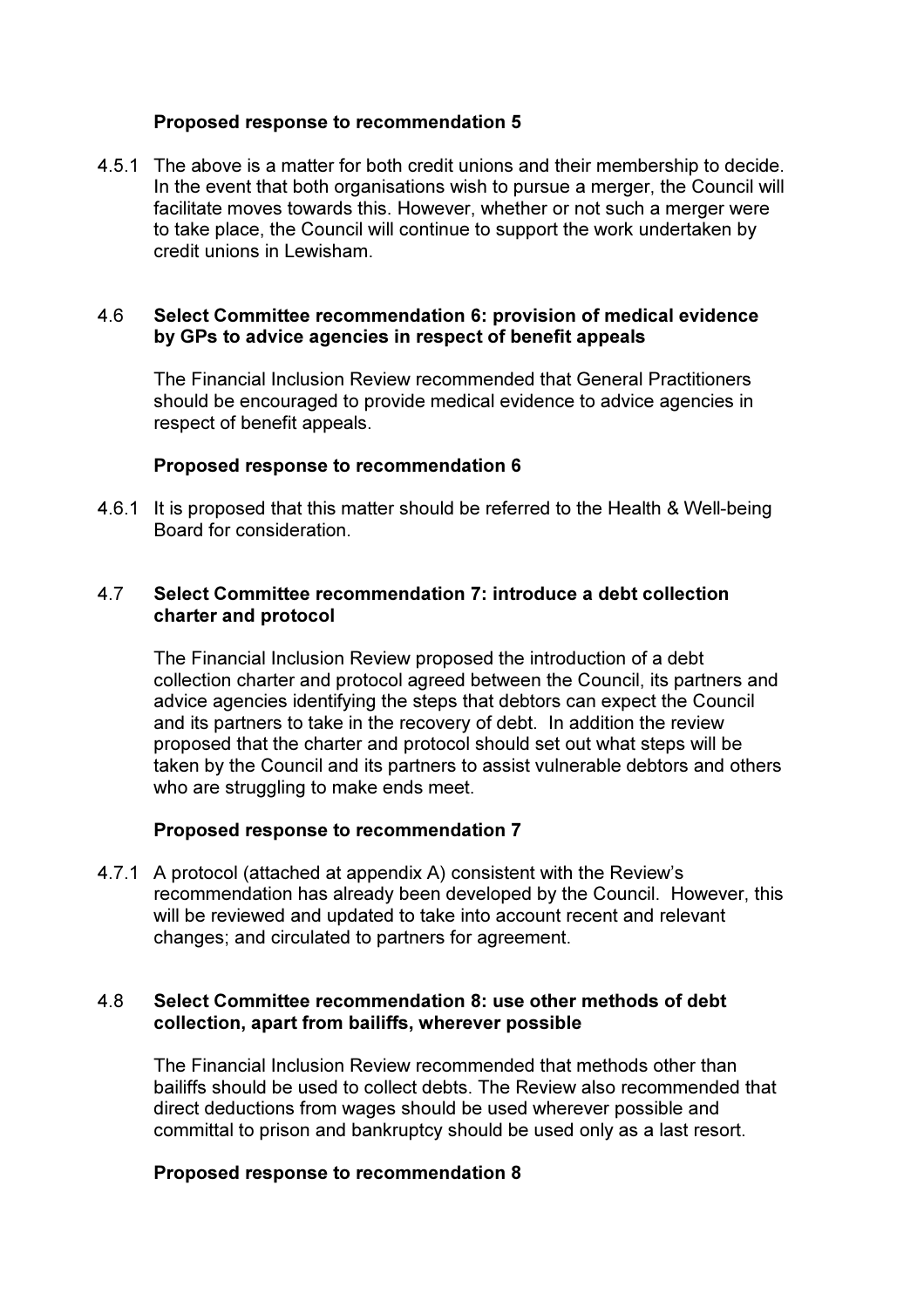- 4.8.1 The Council has a duty to recover outstanding debts and in doing so we want to ensure that its process is fair to everyone, particularly in the current economic climate. As such the corporate approach to debt collection is specifically designed to ensure debt collection is maximised, that the approach to collection is consistent and that help is available to those who experience financial difficulty.
- 4.8.2 It is acknowledged that people incur debt for a variety of reasons. Some genuinely have difficulty maintaining their payments. In these cases the Council will make every effort to help. Others may deliberately set out to delay, or not make payments at all. In these situations the Council is obliged to take action to secure the public finances.
- 4.8.3 The Council's policy is to consider a customer's circumstances and try to help wherever possible. However, there will be occasions when it is not possible to assist customers to keep or maintain assets/expenses that they can no longer afford. In such a situation the Council may be able to provide a short term arrangement to give them time to organise their finances. However, if a customer does not contact us or fails to maintain their special payment arrangement recovery action will continue.
- 4.8.4 Wherever possible, the Council will look at direct deductions from benefits or earnings and only use committal and bankruptcy in the most severe cases.

#### 4.9 Select Committee recommendation 9: provide direct access for advice agencies to managers in Council departments as well as to partners collecting debts

The Financial Inclusion Review recommended that advice agencies should have direct access via a dedicated telephone number to managers in Council departments and to other partners collecting debts.

#### Proposed response to recommendation 9

4.9.1 Our proposition is to work with advice agencies to identify good forms of communication that best meet the needs of residents and service users.

#### 5. Legal implications

5.1 Given the express purpose of this report, there are no specific additional legal implications to note; save for observing that the accepted aims of "financial inclusion complies with the 'public sector equality duty'; namely to advance equality of opportunity between persons who share a relevant protected characteristic and persons who do not share it, (pursuant to s. 149 of the Equality Act 2010).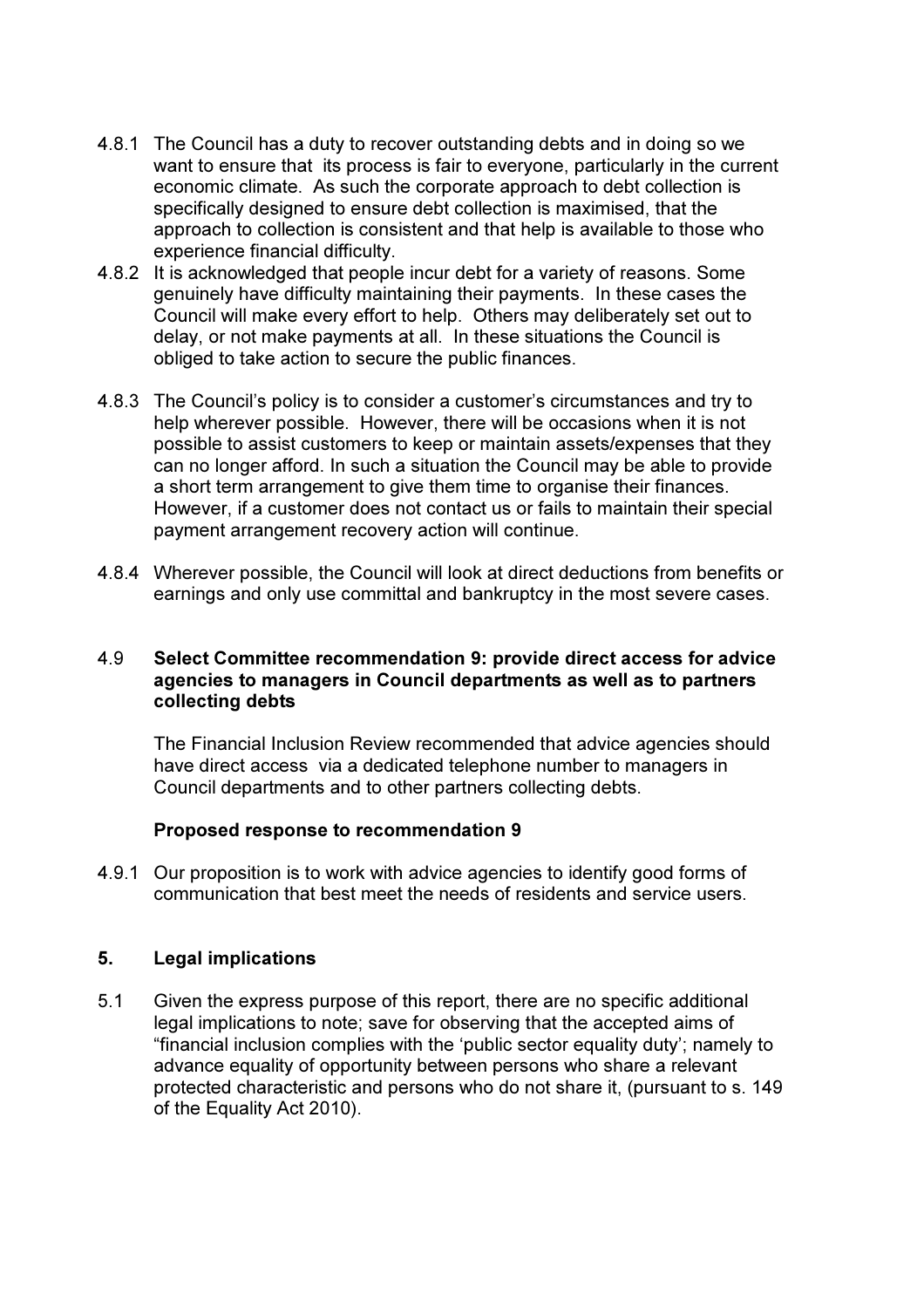# 6. Financial implications

- 6.1 The purpose of this report is for the Executive Directors for Customer Services and Resources & Regeneration to provide responses to the Financial Inclusion Review's recommendations
- 6.2 The response, in itself, does not give rise to any financial implications although costs arising from any of the recommendations mentioned within the report will need to be considered as a part of the Council's overall budget strategy.

# 7. Equalities implications

- 7.1 Financial inclusion sits within the broader strategic framework of the Council's Comprehensive Equalities Scheme 2012-16.
- 7.2 By taking active steps to increase financial inclusion, the Council will be making a positive contribution towards the achievement of Comprehensive Equalities Scheme objectives – in particular the objective to: 'close the gap in outcomes for our citizens'.

#### 8. Crime and disorder implications

8.1 There are no additional specific crime and disorder implications arising from this report.

#### 9. Environmental implications

9.1 There are no additional specific environmental implications arising from this report.

#### 10. Background documents and report author

- 10.1 There are no background documents to this report.
- 10.2 If you would like any further information regarding this report please contact Paul Aladenika on 0208 314 7148.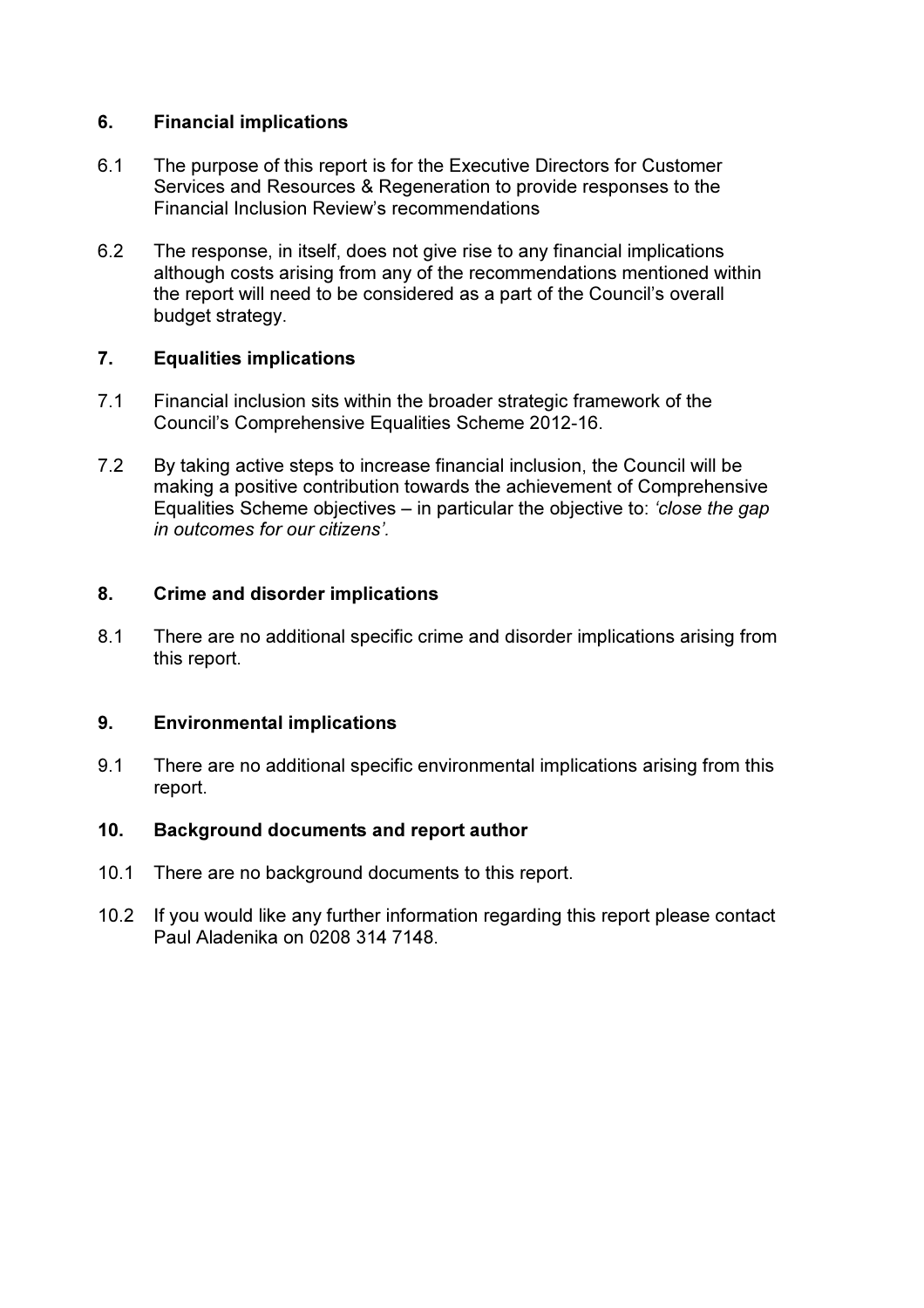Appendix A

# London Borough of Lewisham

# Collection Process

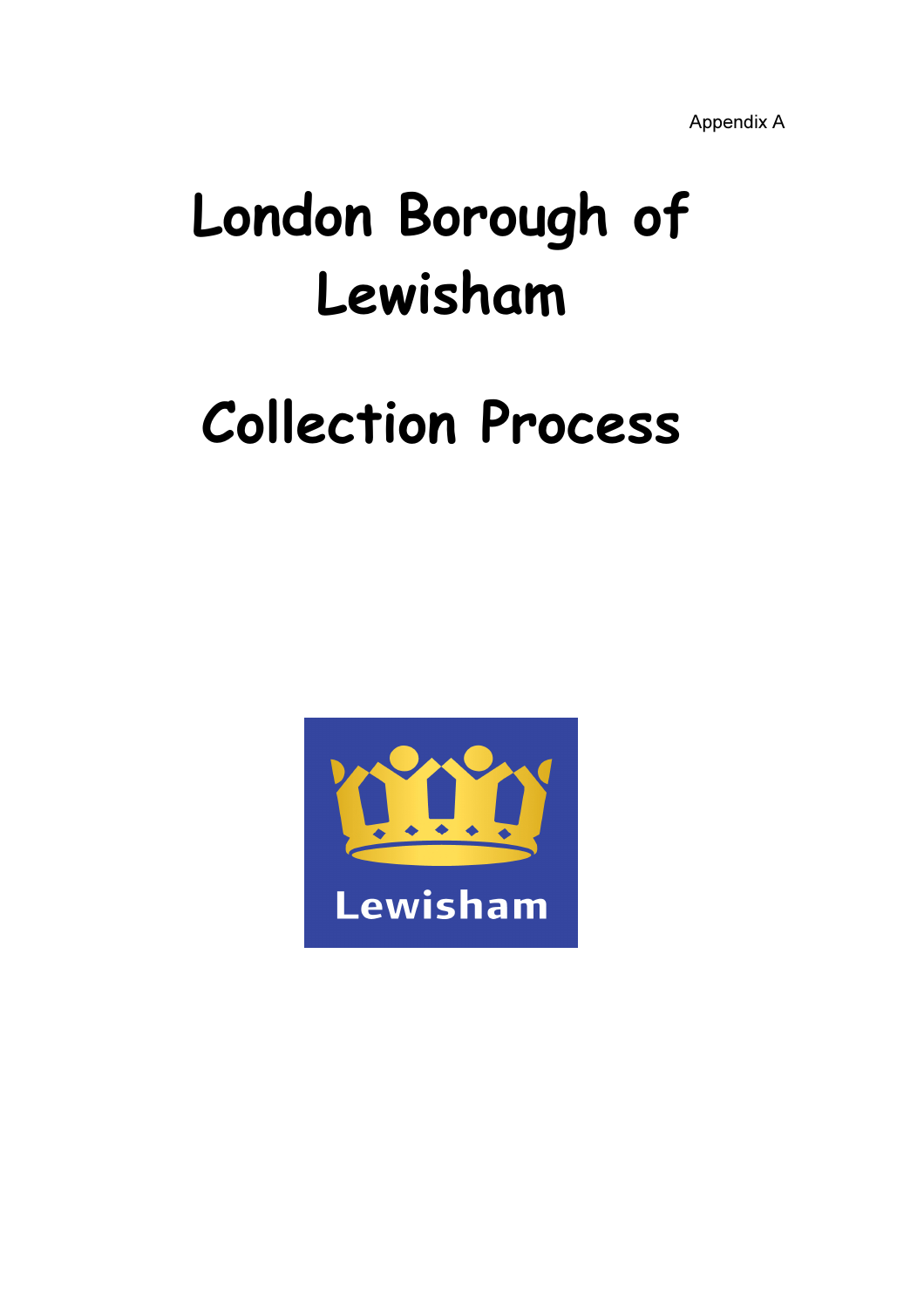# **Introduction**

- 1. The Council has a duty to recover outstanding debts and in doing so we want to ensure that our process is fair to everyone, particularly in the current economic climate. With this in mind, the introduction of a corporate debt collection process will ensure we maximise debt collection, are consistent in our approach to collection and help those who experience financial difficulty.
- 2. This process relates to the following types of debt:
	- Council Tax
	- $\blacksquare$  Housing Benefit Overpayments this occurs when benefit is paid and the claimant is not entitled to some, or all of the Housing Benefit paid
	- Sundry Debts the fees and charges made for a wide and varying range of Council Services such as adult social care. Sundry debts also include loan repayments and salary overpayments
	- **Business Rates**
	- Rent (Lewisham Homes)

# The principles of good practice

- 3. We know people do not pay their debts for a variety of reasons. Some genuinely have difficulty maintaining their payments. In these cases we will make every effort to help. Others may deliberately set out to delay, or not make payments at all. In these situations we will take action to secure and recover payments. Where appropriate we will charge additional fees to cover the cost of the action and reduce the burden on those people who do pay promptly.
- 4. We will ensure we follow the principles of good practice set out below:
	- **Exercise and prompt billing**
	- **•** promote Direct Debit as the default method of payment with a range of other payment options for customers without a bank account
	- **PED FIGHT DEAD IS 2018 THE ADDET THE ADDET provide advice on ways to reduce bills and maximise income**
	- consider special payment arrangements for those customers experiencing financial difficulties
	- keep customers informed
	- take appropriate recovery action
	- make additional arrangements for Adult Social Care debt
	- **nultiple debt management where the Council is aware of more than one** debt owing to the Council (and Lewisham Homes)
	- **F** review and write off debt where appropriate